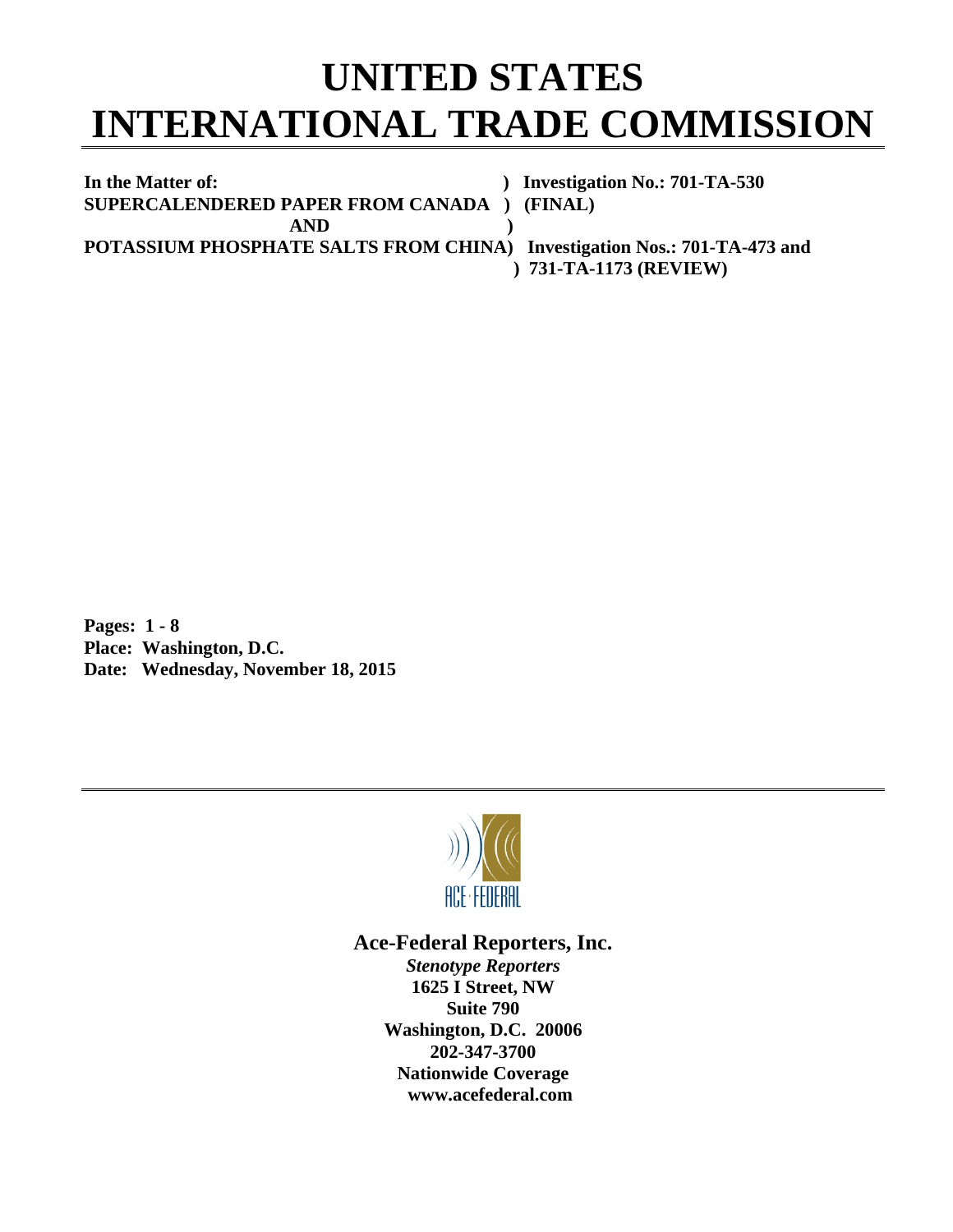| $\mathbf{1}$ |                                                     | THE UNITED STATES                                         |
|--------------|-----------------------------------------------------|-----------------------------------------------------------|
| 2            |                                                     | INTERNATIONAL TRADE COMMISSION                            |
| 3            |                                                     |                                                           |
| 4            | IN THE MATTER OF:                                   | ) Investigation No.:                                      |
| 5            | SUPERCALENDERED PAPER FROM                          | ) 701-TA-530 (FINAL)                                      |
| 6            | CANADA                                              | $\left( \right)$                                          |
| 7            | AND                                                 | $\mathcal{E}$                                             |
| 8            | POTASSIUM PHOSPHATE SALTS                           | ) Investigation Nos.:                                     |
| 9            | FROM CHINA                                          | 701-TA-473 and 731-TA-1173<br>$\lambda$                   |
| 10           |                                                     | (REVIEW)<br>$\left( \right)$                              |
| 11           |                                                     |                                                           |
| 12           |                                                     |                                                           |
| 13           |                                                     |                                                           |
| 14           |                                                     |                                                           |
| 15           |                                                     | Main Hearing Room (Room 101)                              |
| 16           |                                                     | U.S. International Trade                                  |
| 17           |                                                     | Commission                                                |
| 18           |                                                     | 500 E Street, SW                                          |
| 19           |                                                     | Washington, DC                                            |
| 20           |                                                     | Wednesday, November 18, 2015                              |
| 21           |                                                     |                                                           |
| 22           |                                                     | The meeting commenced pursuant to notice at 11:00         |
| 23           | a.m., before the Commissioners of the United States |                                                           |
| 24           |                                                     | International Trade Commission, the Honorable Meredith M. |
| 25           | Broadbent, Chairman, presiding.                     |                                                           |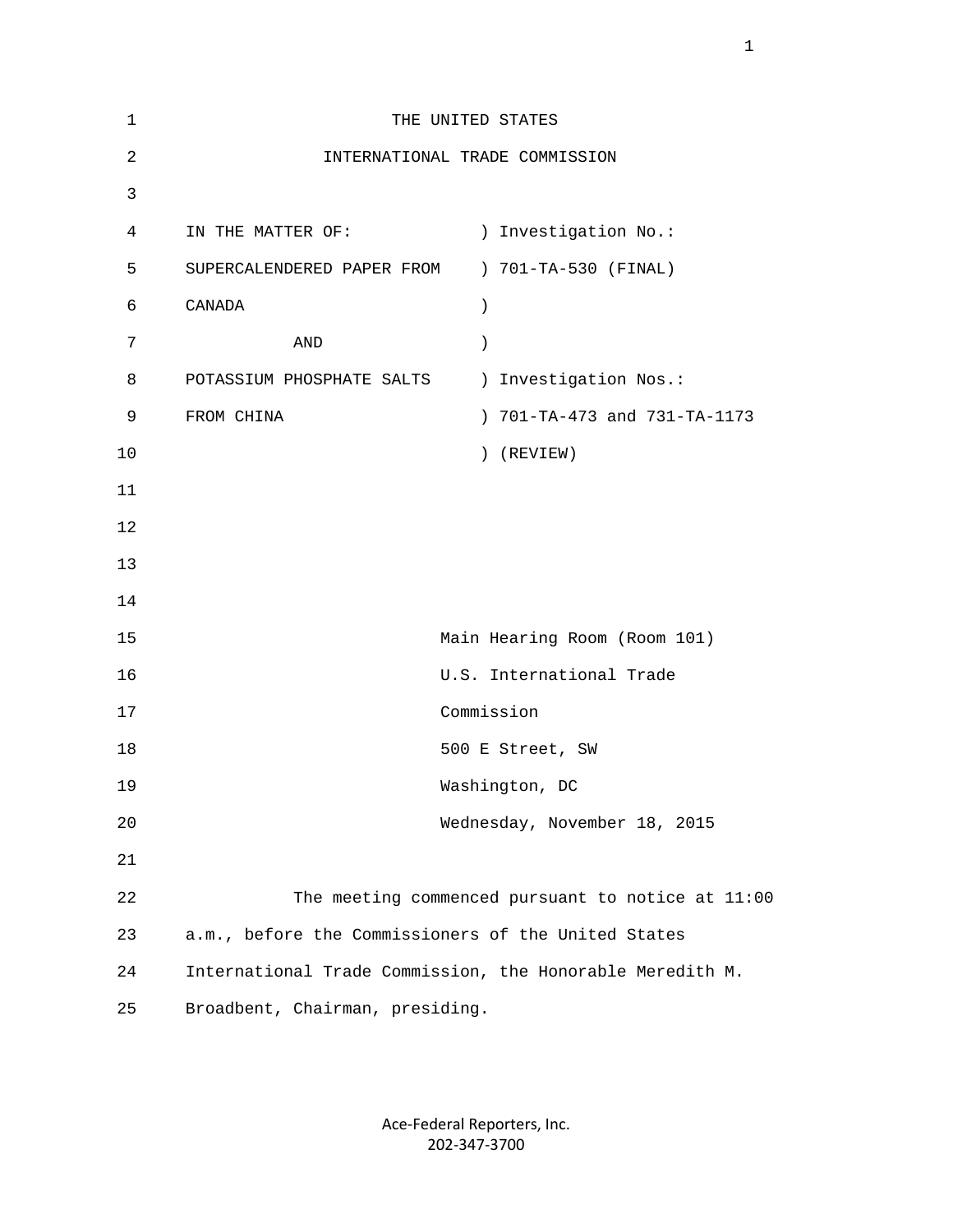1 APPEARANCES:

| 2  | On behalf of the International Trade Commission:  |
|----|---------------------------------------------------|
| 3  | Commissioners:                                    |
| 4  | Chairman Meredith M. Broadbent (presiding)        |
| 5  | Vice Chairman Dean A. Pinkert                     |
| 6  | Commissioner Irving A. Williamson                 |
| 7  | Commissioner David S. Johanson                    |
| 8  | Commissioner F. Scott Kieff (via telephone)       |
| 9  | Commissioner Rhonda K. Schmidtlein                |
| 10 |                                                   |
| 11 |                                                   |
| 12 | Staff:                                            |
| 13 | Bill Bishop, Supervisory Hearings and Information |
| 14 | Officer                                           |
| 15 | Christopher Cassise, Investigator                 |
| 16 | Vincent Honnold, International Trade Analyst      |
| 17 | Aimee Larsen, International Economist             |
| 18 | David Boyland, Accountant-Auditor                 |
| 19 | Michael Haldenstein, Attorney-Advisor             |
| 20 |                                                   |
| 21 | Cynthia Trainor, Investigator                     |
| 22 | Christopher Robinson, International Trade Analyst |
| 23 | Benjamin Allen, Attorney-Advisor                  |
| 24 | Fred Ruggles, Supervisory Investigator            |
| 25 |                                                   |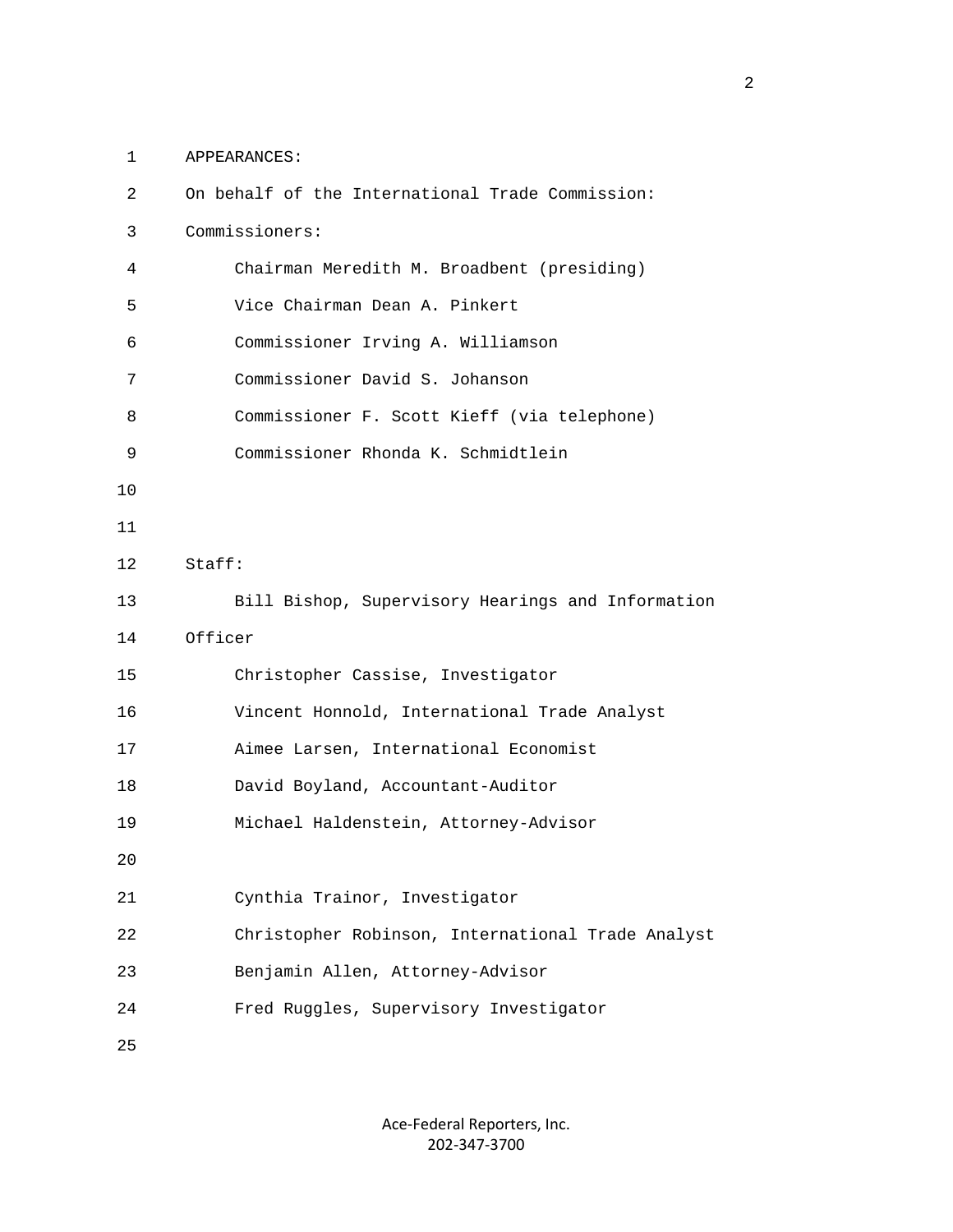1 P R O C E E D I N G S 2 (11:00 a.m.) 3 CHAIRMAN BROADBENT: Good morning. This meeting 4 of the U.S. International Trade Commission will now come to 5 order. 6 Welcome to Commissioner Kieff who is 7 participating by telephone. 8 I understand that there are no agendas for future 9 meetings, minutes, ratifications lists or outstanding action 10 jackets to consider. 11 Next we turn to the vote on Investigation No. 12 701-530 Supercalendered Paper from Canada. 13 Welcome to Mr. Cassise and to the staff who 14 participated in this investigation. 15 Are there any questions for the staff? 16 (No response.) 17 CHAIRMAN BROADBENT: Are there any additions or 18 corrections to the staff report? 19 MR. CASSISE: Madam Chairman, there are no 20 additions or corrections to the staff report. CHAIRMAN 21 BROADBENT: Thank you. Is there any objection to approval 22 of the staff report? 23 (No response.) 24 CHAIRMAN BROADBENT: Hearing none it is approved. 25 Mr. Secretary, will you please call the roll?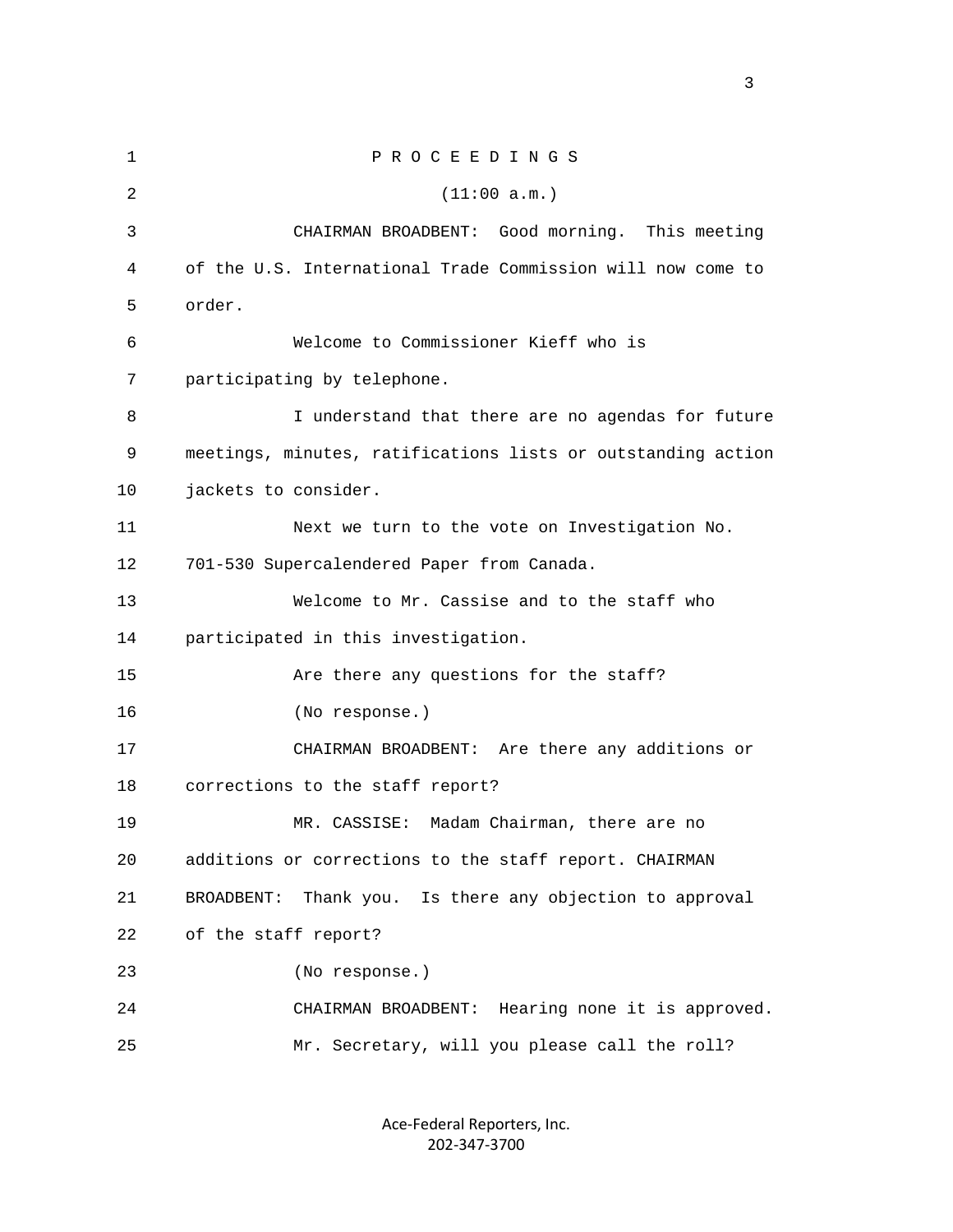1 MR. BISHOP: Commissioner Kieff is not 2 participating. 3 Commissioner Schmidtlein? 4 COMMISSIONER SCHMIDTLEIN: I vote in the 5 affirmative. 6 MR. BISHOP: Commissioner Broadbent? 7 COMMISSIONER BROADBENT: I vote in the 8 affirmative. 9 MR. BISHOP: Commissioner Pinkert? 10 COMMISSIONER PINKERT: I vote in the affirmative. 11 MR. BISHOP: Commissioner Williamson? 12 COMMISSIONER WILLIAMSON: I vote in the 13 affirmative. 14 MR. BISHOP: Commissioner Johanson? 15 COMMISSIONER JOHANSON: I vote in the 16 affirmative. 17 MR. BISHOP: Madam Chairman, the Commission has 18 reached an affirmative determination. 19 CHAIRMAN BROADBENT: Thank you, Mr. Secretary. 20 Further information regarding this determination 21 will be in the press release. Views of the Commission 22 currently are scheduled to be completed and filed on 23 December 1st, 2015. 24 Thanks to all the staff who participated in these 25 investigations.

> Ace‐Federal Reporters, Inc. 202‐347‐3700

4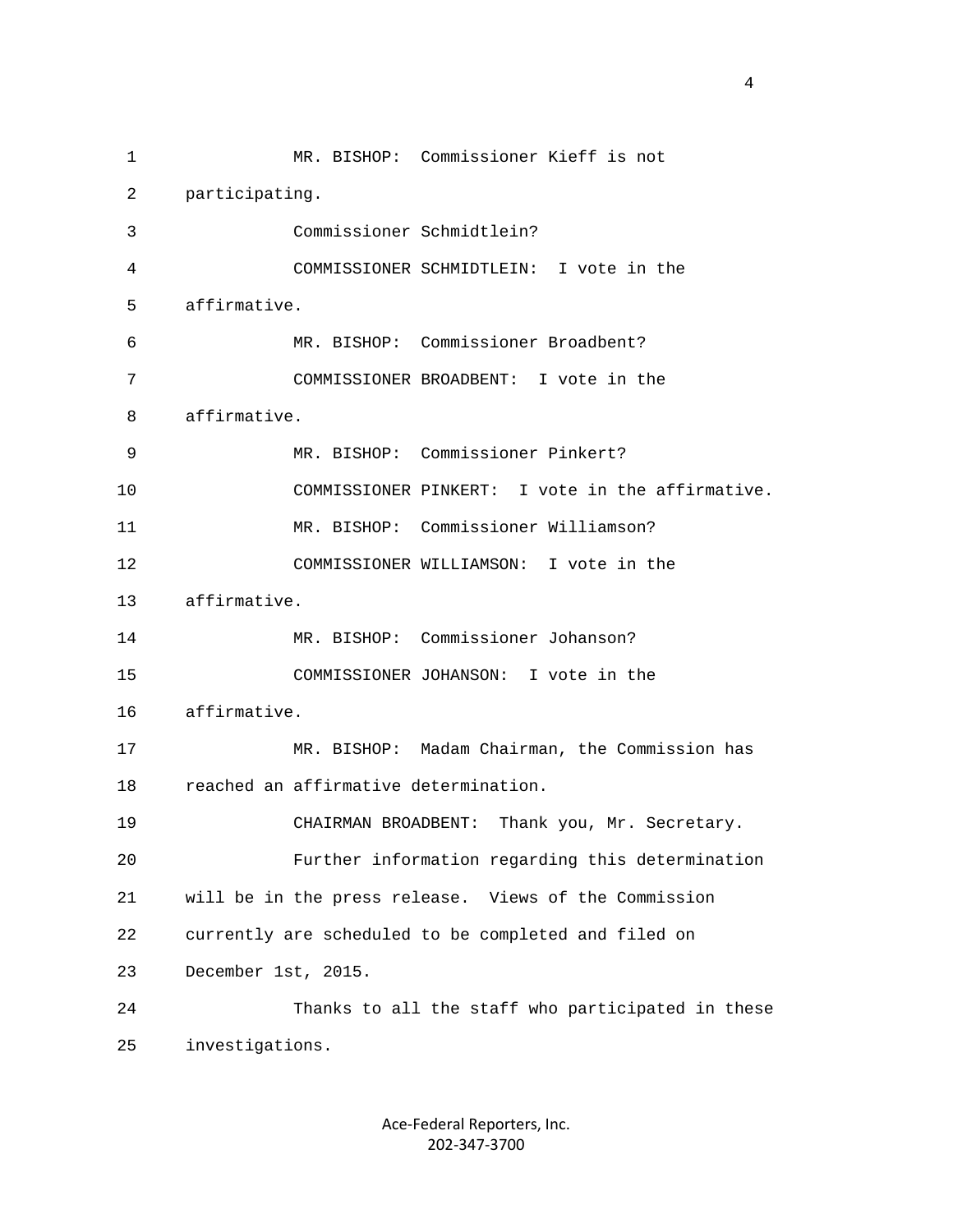| $\mathbf 1$ | And we will now pause for a moment while we do a             |  |
|-------------|--------------------------------------------------------------|--|
| 2           | quick staff change.                                          |  |
| 3           | [Pause]                                                      |  |
| 4           | CHAIRMAN BROADBENT: Next we turn to the                      |  |
| 5           | Investigation Nos. 701-473 and 731-1173, Review on Potassium |  |
| 6           | Phosphate Salts from China.                                  |  |
| 7           | Welcome to Mr. Ruggles and to the staff who                  |  |
| 8           | participated in these investigations.                        |  |
| 9           | Are there any questions for the staff?                       |  |
| 10          | (No response.)                                               |  |
| 11          | CHAIRMAN BROADBENT: Are there any additions or               |  |
| 12          | corrections to the staff report?                             |  |
| 13          | MR. RUGGLES: Fred Ruggles, Office of                         |  |
| 14          | Investigations. Yes, INVNN064 we have revisions for the      |  |
| 15          | staff report.                                                |  |
| 16          | CHAIRMAN BROADBENT: Is there any objection to                |  |
| 17          | approval of the staff report as revised?                     |  |
| 18          | (No response.)                                               |  |
| 19          | CHAIRMAN BROADBENT: Hearing none, it is                      |  |
| 20          | approved.                                                    |  |
| 21          | Mr. Secretary, will you please call the roll?                |  |
| 22          | MR. BISHOP: Commissioner Schmidtlein?                        |  |
| 23          | CHAIRMAN BROADBENT:<br>What?                                 |  |
| 24          | Who?                                                         |  |
| 25          | Excuse me, I would like to add one<br>MR. ALLEN:             |  |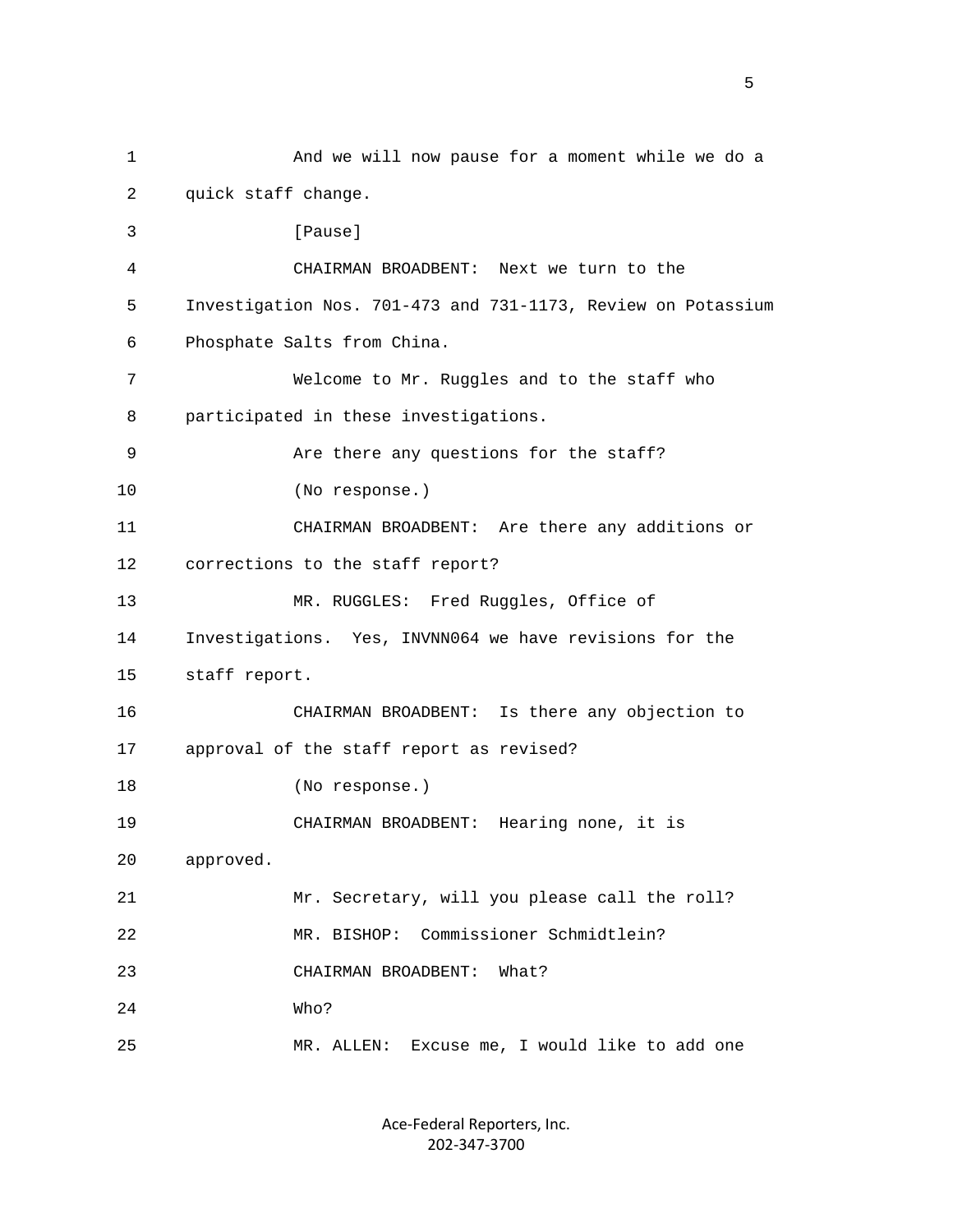1 thing. This is Ben Allen of the Office of General Counsel. 2 This is my first appearance before the Commission. I would 3 just like to make note of that. Thank you. 4 CHAIRMAN BROADBENT: Ben, you need a name tag. 5 (Laughter.) 6 CHAIRMAN BROADBENT: Welcome. We're really glad 7 to have you here. Thanks for joining the team. 8 Okay. Can I finish now? 9 Okay. Mr. Secretary, will you please call the 10 roll? 11 MR. BISHOP: Commissioner Schmidtlein? 12 COMMISSIONER SCHMIDTLEIN: I vote in the 13 affirmative. 14 MR. BISHOP: Commissioner Pinkert? 15 COMMISSIONER PINKERT: I vote in the affirmative. 16 MR. BISHOP: Commissioner Kieff? 17 COMMISSIONER KIEFF: I vote in the affirmative. 18 MR. BISHOP: Commissioner Johanson? 19 COMMISSIONER JOHANSON: I vote in the 20 affirmative. 21 MR. BISHOP: Commissioner Broadbent? 22 COMMISSIONER BROADBENT: I vote in the 23 affirmative. 24 MR. BISHOP: Commissioner Williamson? 25 COMMISSIONER WILLIAMSON: I vote in the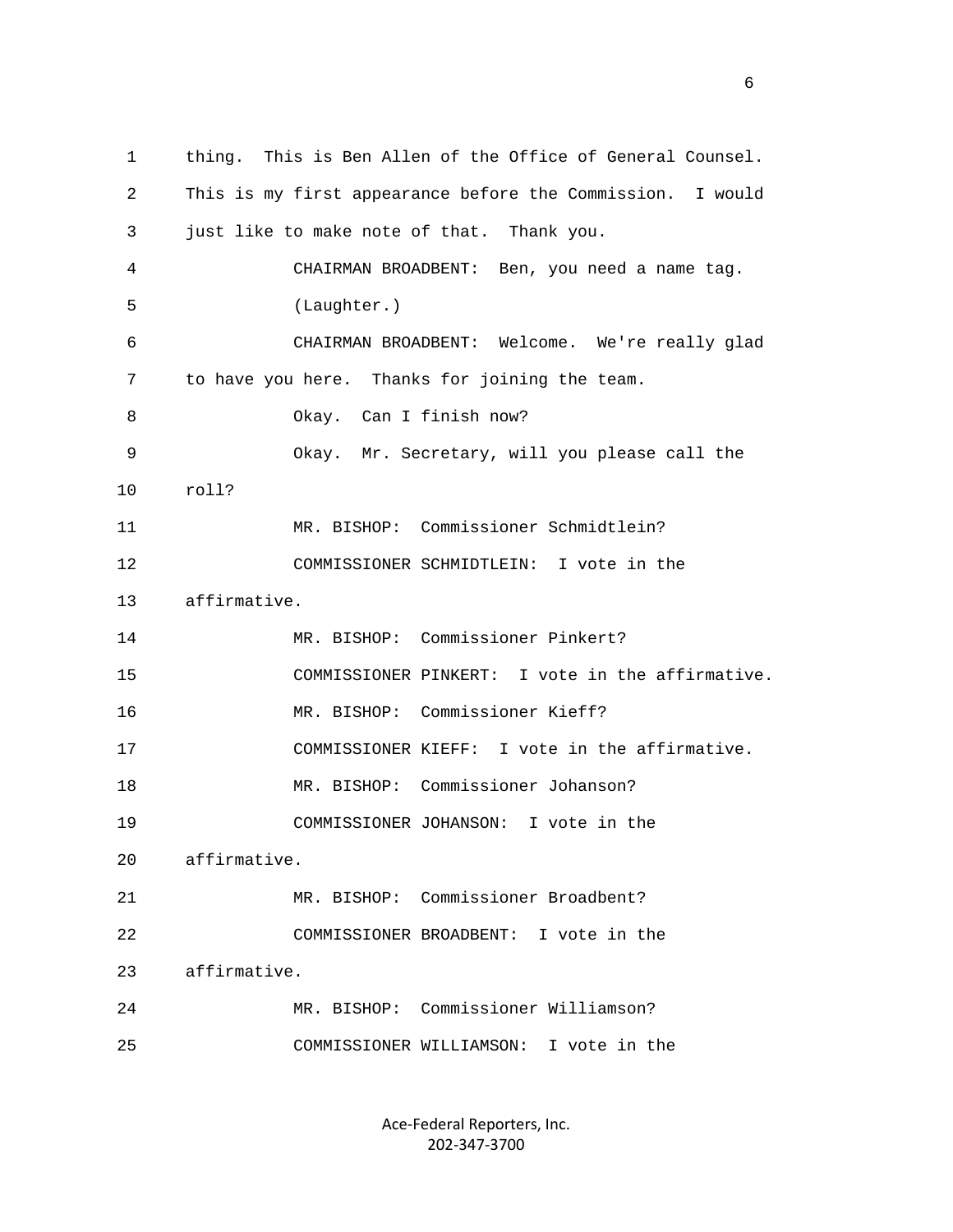1 affirmative.

| $\sqrt{2}$  | MR. BISHOP: Madam Chairman, the Commission has               |
|-------------|--------------------------------------------------------------|
| 3           | reached affirmative determinations.                          |
| 4           | CHAIRMAN BROADBENT: Thank you, Mr. Secretary.                |
| 5           | Further information regarding these                          |
| 6           | determinations will be in the press release. Views of the    |
| 7           | Commission currently are scheduled to be completed and filed |
| 8           | on December 4th, 2015.                                       |
| 9           | Thanks to all the staff who participated in these            |
| 10          | investigations.                                              |
| 11          | Seeing that there is no other business before the            |
| 12          | Commission, this meeting is adjourned.                       |
| 13          | (Whereupon, at 11:04 a.m., the meeting was                   |
| 14          | adjourned.)                                                  |
| 15          |                                                              |
| 16          |                                                              |
| 17          |                                                              |
| 18          |                                                              |
| 19          |                                                              |
| 20          |                                                              |
| $2\sqrt{1}$ |                                                              |
| 22          |                                                              |
| 23          |                                                              |
| 24          |                                                              |
| 25          |                                                              |